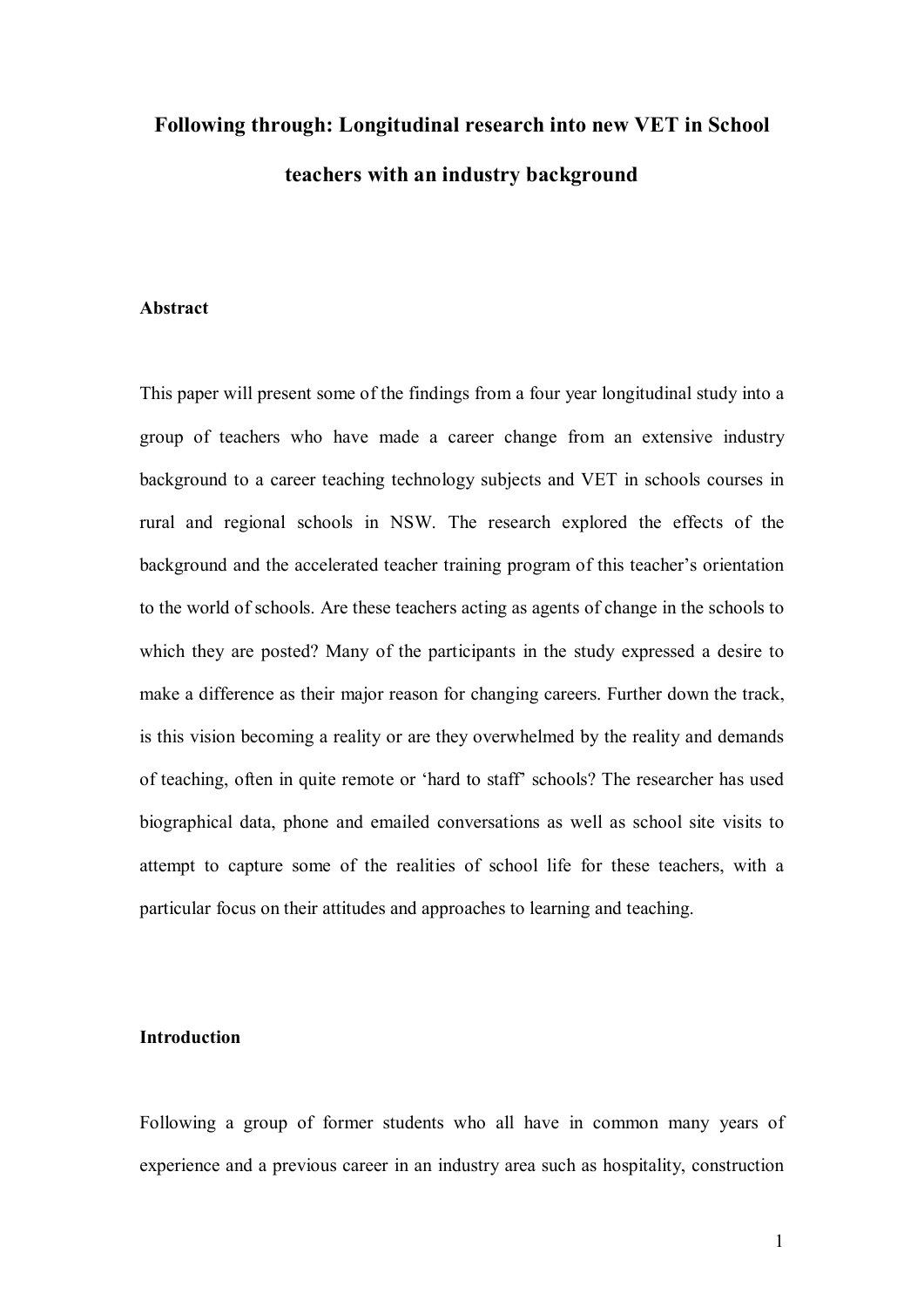or information technology has made for fascinating research. One of the questions that is fore grounded is what made these people decide to change direction completely and enrol in a University Distance Education course to become secondary technology and VET in Schools teachers? As the majority of those who have followed this pathway have accepted scholarships from the NSW Department of Education, at the end of the course, they have been posted as full time teachers in either western NSW rural or remote schools or alternatively in hard to staff western Sydney schools for a period of three years to fulfil their contractual obligations to the Department. As the researcher has mainly experienced rural, regional and remote schools, the participants in the study are all located in either regional high schools, central schools or small more remote schools in western New South Wales.

The next interesting question is how do these new teachers cope with the shift in career, the pressures of working with adolescents and the learning demands of a life in a very different context? The emerging themes and early data from interviews conducted with a group of fourteen teachers who have just completed their third year as teachers allow this paper to look at the way such a career change provided an opportunity for 'later learners' to reorient themselves as ongoing learners in the educational context. The interviews reveal the resilience, the reflective practices and the commitment of these teachers, who are integral participants and co-researchers in a longitudinal study of their first three years of teaching, with the researcher also having been involved in their teacher education processes, in particular in their in school experiences during practicum and internship at two schools. During the accelerated teacher training program (ATTP) they all completed by Distance Education at Charles Sturt University (CSU) in 2002, these students spent three weeks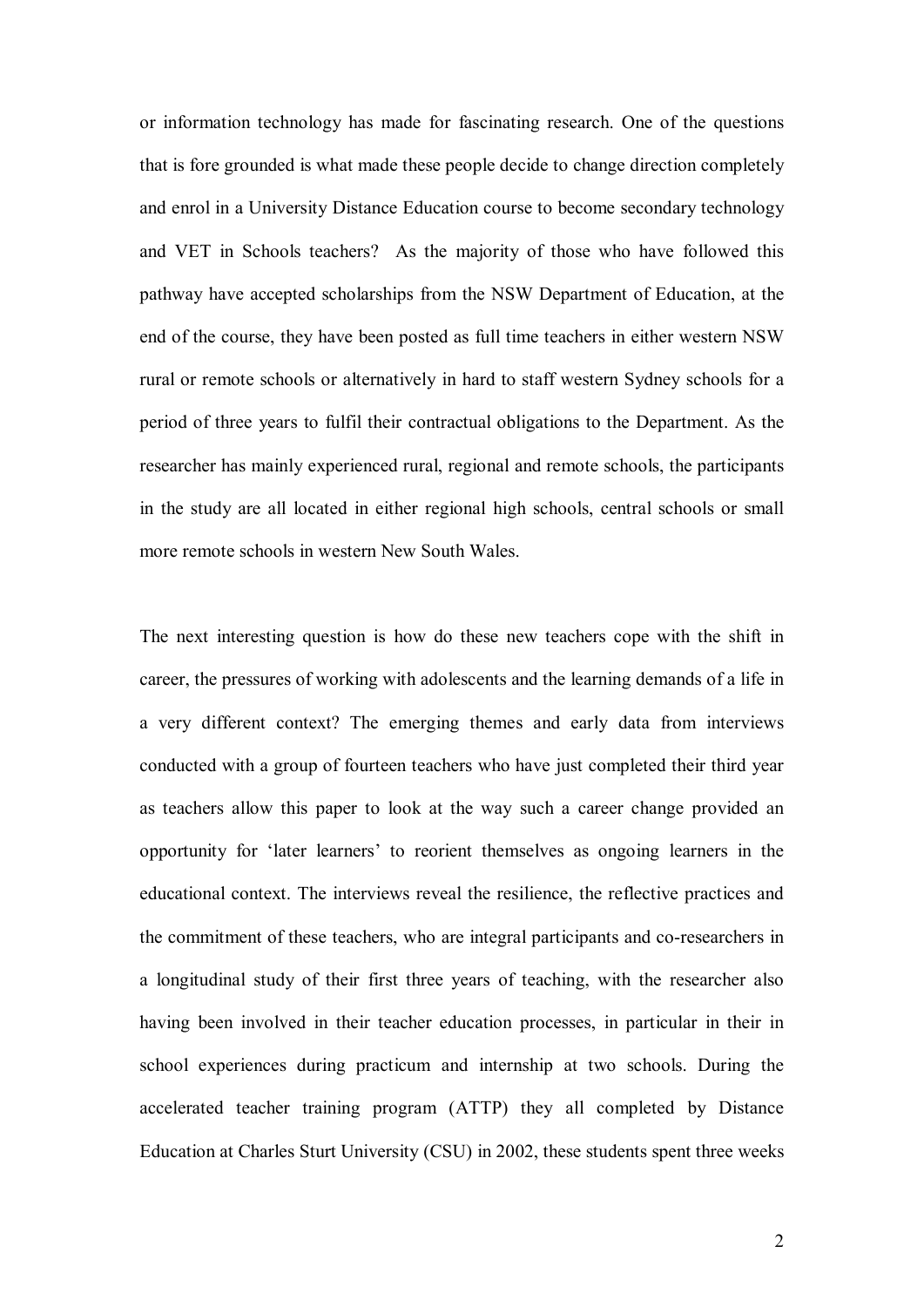in a supervised professional experience and then a semester in a second school completing their curriculum studies in an on site problem-based learning phase followed by a ten week internship in the same school. They have all just also completed their three year period that was compulsory as part of their deed of agreement with the NSW DET, their employing authority.

The 15 teachers, all currently completing their second year as teachers, were members of the first cohort of the ATTP at CSU. The ATTP is an alternative response developed to cater for such different learners in an accelerated and innovative course. The program combines on-line and distance education, problem-solving methodologies and site-based workplace learning opportunities to provide a course which is accelerated in terms of length while being pedagogically attuned to a diverse cohort. This group of beginning teachers offered to participate in the study.

## **Questions for investigation**

The research intends to examine the lived through experience of a small number of the beginning ATTP graduand's new careers. What are the effects of an industry background and an accelerated teacher-training course on the orientation to teaching and learning of teachers in VET in Schools? Is the approach these teachers have to students, the curriculum and the culture of senior secondary school significantly different from other beginning teachers; or do they adjust to the dominant cultural ethos of the school to become similar to other beginning teachers? Are they operating as agents or signifiers of change, or are they 'made safe', socialised into the way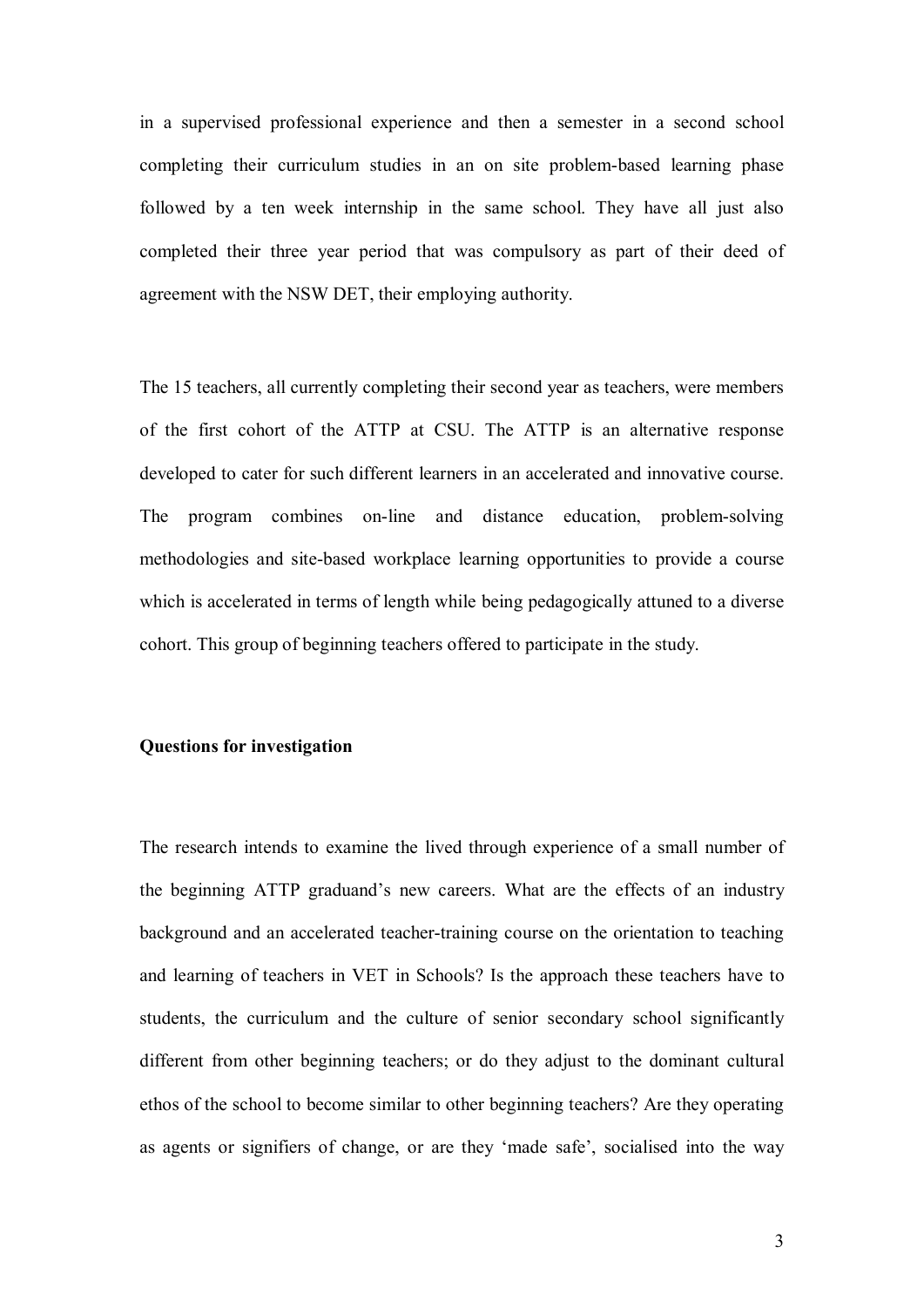things are? This study is designed to understand what the experiences and discussion from the data are saying about the reality of beginning teaching from a very different background from what is considered traditional or 'normal'. In their study exploring who is choosing teaching as a career and why (2006), Richardson and Watt found that the three main motivations was the belief students had they had skills which that were worth passing on, they had altruistic ideas about teacher's social contribution and value and they wanted to be part of shaping the future for young people. In this study, these motivations have already emerged. In the participatory process involving collaborative attempts by both the participant beginning teacher and the participator to become reflective practitioners (Schon, 1983), these motivations were explored further. They are diverse and intricate to analyse as individual and shifting perspectives require a more constructivist orientation in order to consider the complex and evolving nature of teacher development.

## **The methodology**

The researcher was actively involved with the participants from the beginning of their teacher education pathway, so in using a qualitative inquiry method, the researcher continued the discussion begun during their studies with the participants in the research. The study bases its assumptions on working with and empowering people or participants to be actively involved in generating their own knowledge. The process of using emails and phone calls as discussion tools was initiated in the distance education mode of the ATTP course, but as these former students are now in different contexts, this methodology permits these discussions to continue in the early stages of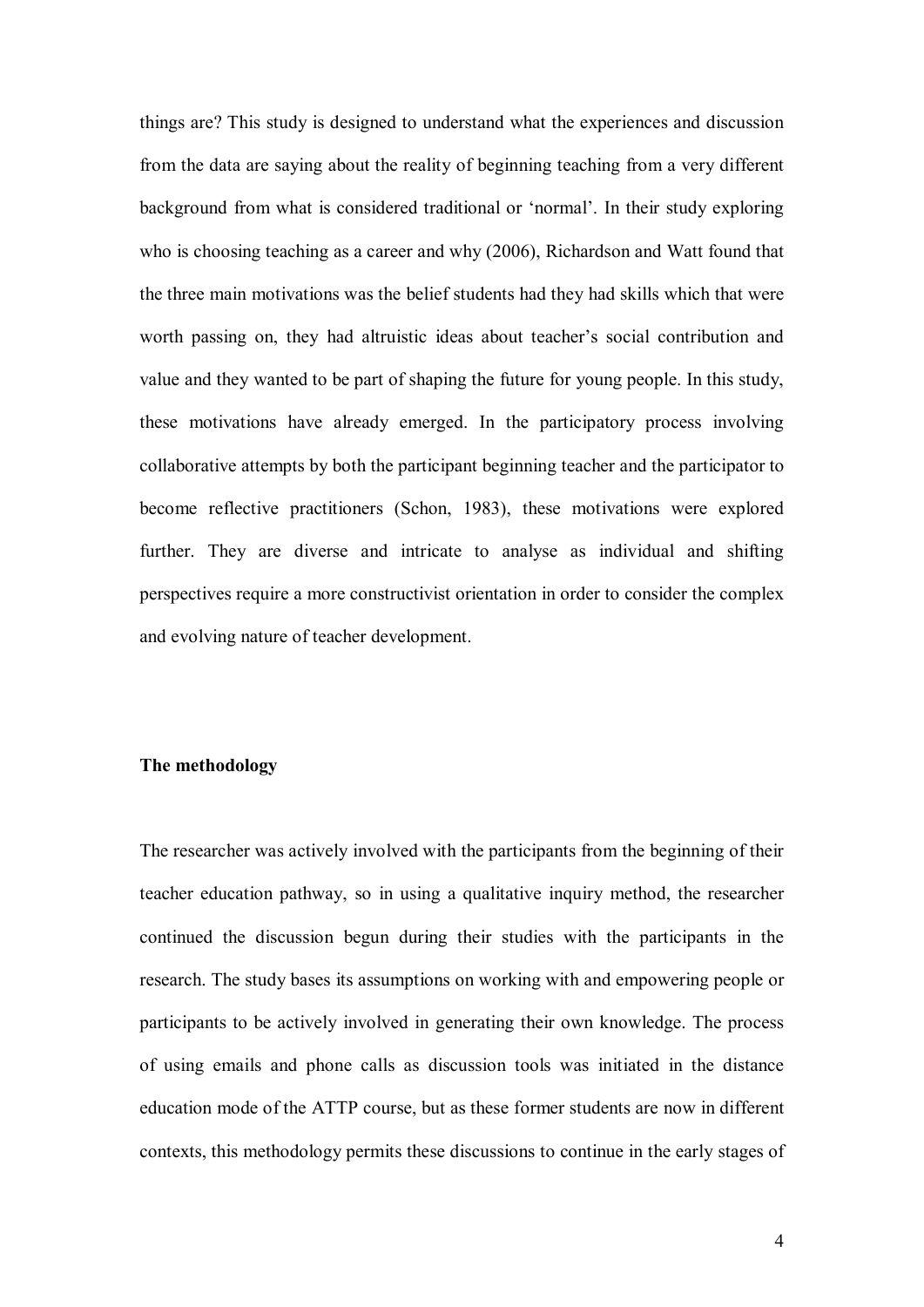each participant's teaching career. The methodology is therefore based on the premise that 'the ability of humans to reflect on their own behaviour' (Burns, 1997, p8) means that the researcher can use a series of interviews and emailed conversations to collect some perspectives in order to explore the adjustments these teachers make to move from a non traditional background in industry to the world of the secondary school. The researcher acknowledges that the relationship developed with the participants may lead to a 'halo effect' of the teacher student relationship, where the participants may be inclined to show themselves at their best advantage in conversations and comments. However, the opportunity to use a biographical methodology intertwined with other approaches means the relationship establishes further trust and openness between the researcher and subjects, so the interviews become conversations rather than question and answer sessions as such. Issues of neutrality, reliability, and validity may be seen to be addressed in part through both literal transcription of the interviews, emailing each transcript back to the interviewee for checking and further commentary and checking emergent findings and conclusions with participants. The participants, after Hodkinson (1998), have control over the construction of their comments and reflections, but the researcher acknowledges the influence of the relationship developed during the research process and the topics and themes included in the interviews. However, by doing a series of both interviews and visits, the themes will be influenced by the aspects of initial interviews which incite the most interest in the respondents and other themes not considered initially by the researcher are already beginning to emerge.

As Bawden (1997) argued, knowledge is unique and evolving within the context of practice. Qualitative study permits the research to study the selected issues as widely

5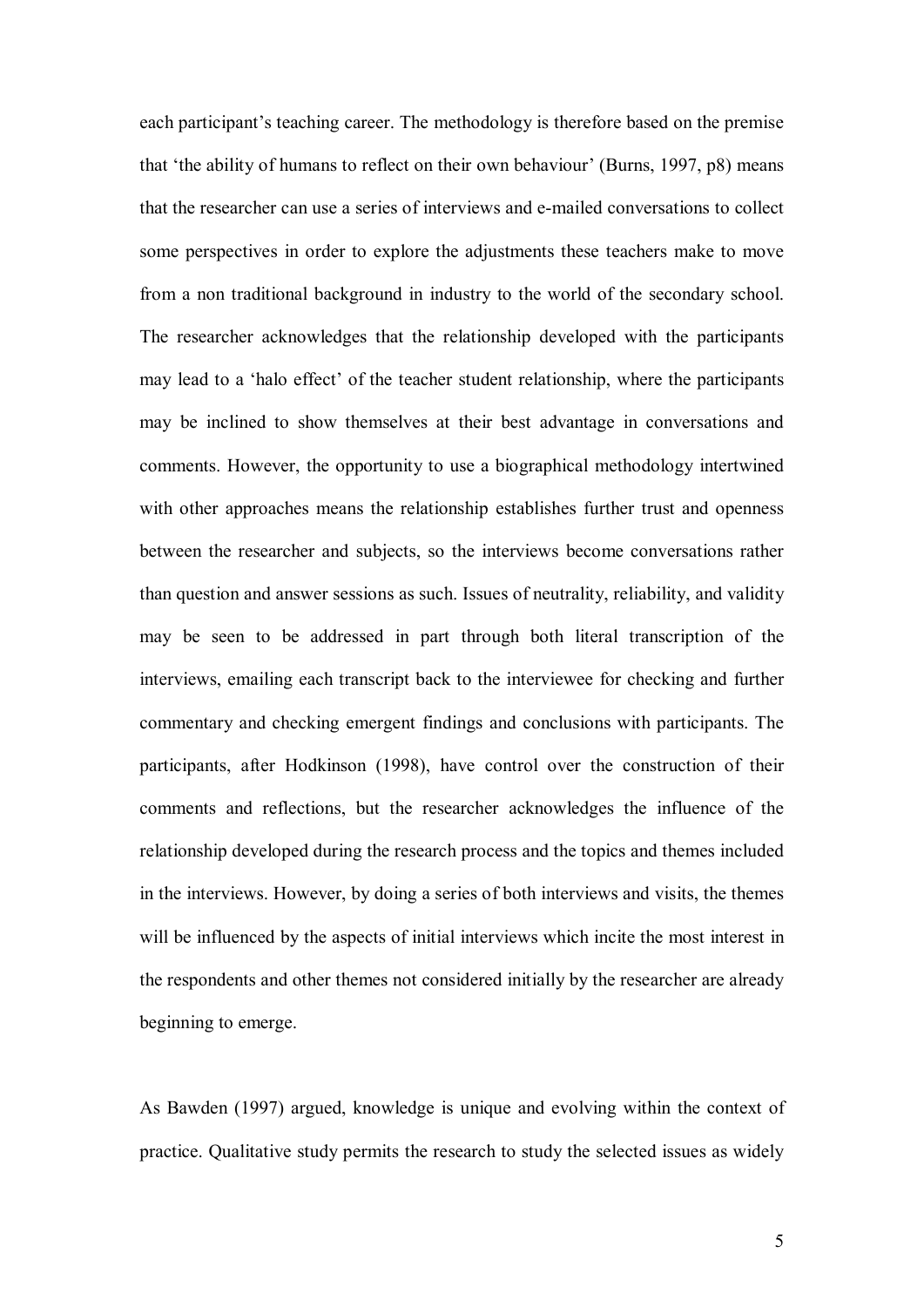as possible and is not constrained or limited by predetermined categories of analysis. The methodology selected is intended to ensure that '…the research problem under investigation properly dictates the method of investigation' (Trow, 1957, p33). The background and educational history of each participant will be described in detail as a starting point of the study. To be selected for the ATTP course, the criteria for entry included applicants having recent and substantial industry experience or equivalent, demonstrated mastery of specific content and evidence of a commitment to continuous lifelong learning. Ball and Goodson (1985) point out that studies of career patterns and options in professional development encourage deeper understanding of the importance of critical reflection or even what Boud, Keogh and Walker refer to as 'inward' critical self reflection (1985) .Through an evolving series of discussion topics, the research design can be tailored to suit the changing discussion as these new teachers become more confident in their own identity as teachers, so that a 'quasi' constructivist method can complement the interviewing and case study methodologies (Grbich, 1999). Diverse paradigms are found in the literature on research theory, each of which contains particular ontological, epistemological and methodological assumptions (Guba & Lincoln, 1989). As Woolcott (1995) suggests, it is not always helpful to refer to particular research traditions or paradigms, or to locate a research study in the tradition of a particular theorist.

Zeichner and Gore (1990) assert that "researchers need to pay attention to both uniqueness and commonality in the socialization of teachers" (p. 27). Thus examining teachers' biographies as well as considering the other external influences mean that listening to and analysing the interview data allows a multi-faceted perspective on their identity formation which encourages further insight into the socialization

6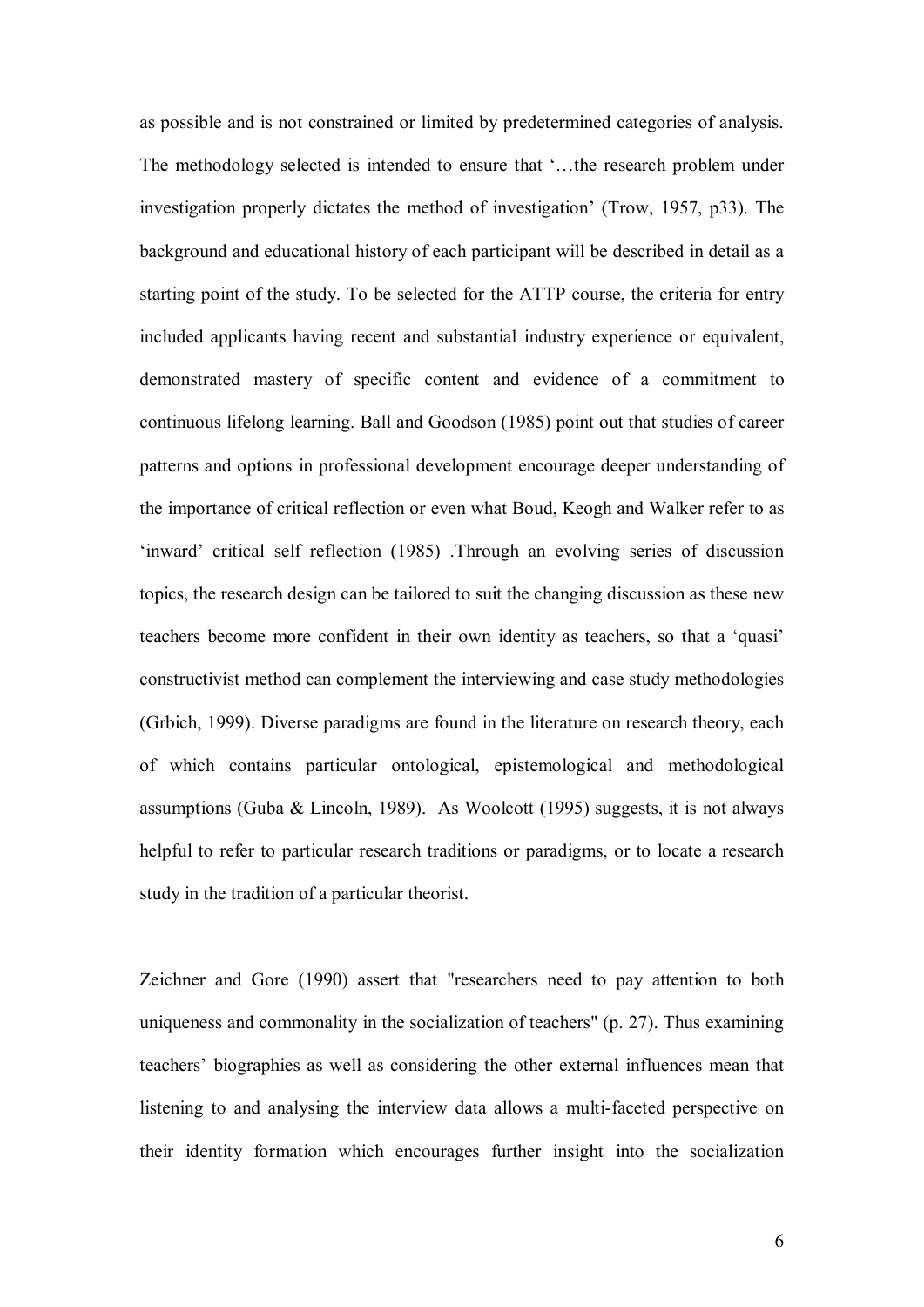experiences of individual teachers. Lortie (1975), the original and prime source of information on teacher socialisation, created the term `sink or swim socialisation', an expression which is still in use and has particular meaning when examining new teachers in a rural, remote or isolated environment lacking many of the structures of larger more traditional schools, particularly in the small technology faculties.

## **The participants in the study**

The teachers participating in this study are fifteen recently qualified Technology and Applied Studies (TAS) teachers selected by seeking volunteers from those appointed to rural schools from the cohort who completed the first ATTP in 2002. The participants come from a diverse range of backgrounds. These teachers expressed a desire to become teachers from the time they were at school themselves. However the majority left school and took other options, in particular apprenticeships, as they were not able to continue at school, or did not achieve results commensurate with attending a tertiary course to fulfill their desire to become teachers. The ATTP course gave then a second opportunity to act upon their earlier vocational desire. The majority of the cohort also was limited from accessing University and, in many cases, the participants are from families where the expectation is that professions and tertiary education do not form part of the family experience or expectations. These participants have all completed trade qualifications, or equivalent, in addition to having significant industry experience and evidence of further learning, showing a predisposition to the pursuit of life-long learning. This evidence included further post-trade qualifications, professional development or, in some cases, prior university studies. Thus the students' understanding and skills from their industry experience was the foundation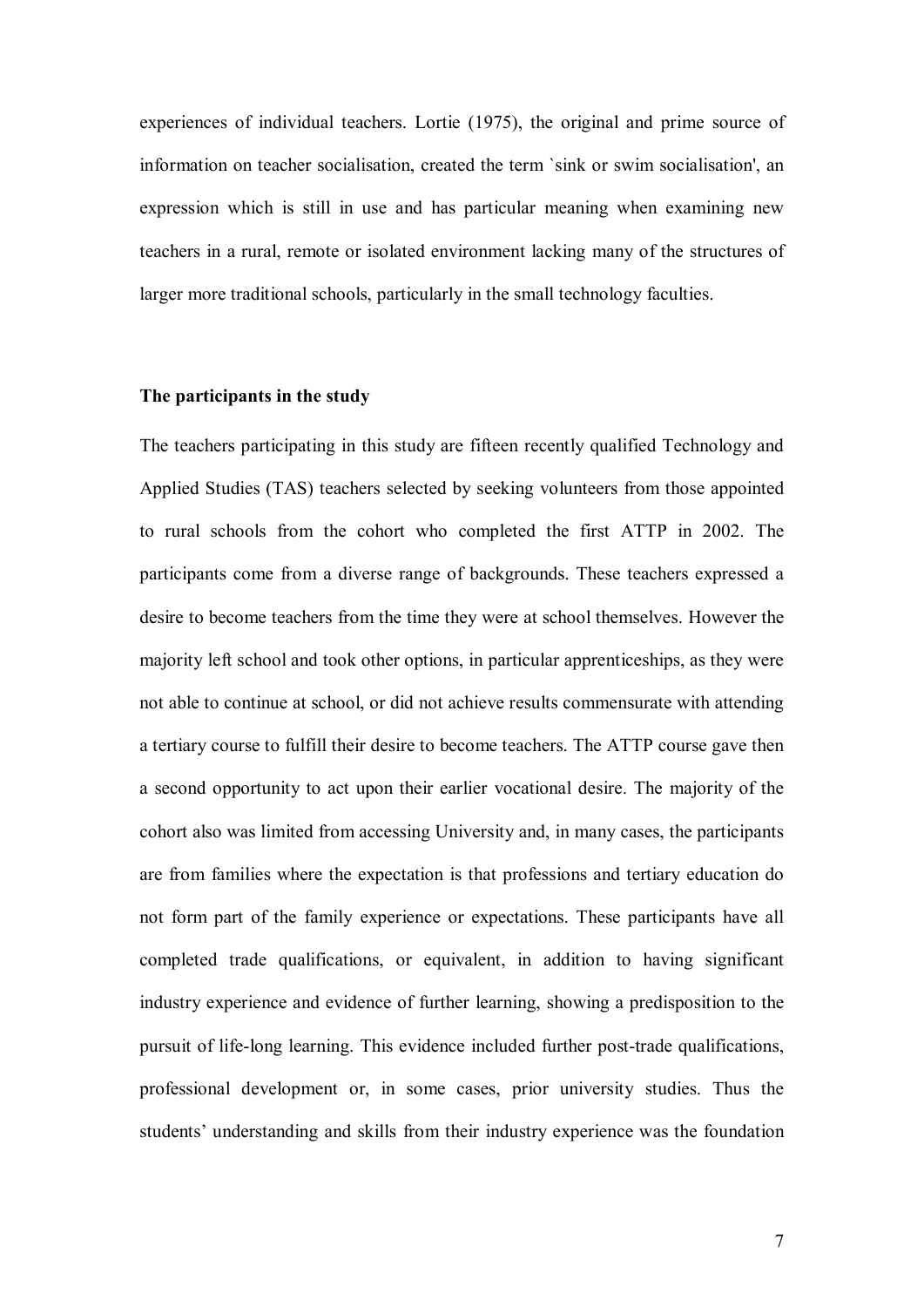upon which the theoretical and practical knowledge needed for teaching in the TAS disciplines was constructed.

#### **Topics for discussion during the interviews**

Whilst the researcher deliberately selected a semi-structured interview protocol, a short list of interview topics was selected for the interviews. These include:

- o Major concerns about beginning teaching
- o Teaching planning and implementation issues
- o Managing classrooms
- o Communicating and working with students and staff
- o Monitoring and assessing student learning
- o Reflecting on teaching
- o Beliefs about teaching at this stage of their career
- o Their journey towards becoming a teacher
- o The teacher preparation they experienced both at University and in schools during their course

At the start each interview and visit. as pre-arranged in the scheduling phase, participants were invited to start talking about any aspect of their career or teaching life which seemed most significant or relevant. In almost every case, interviewees preferred to start from the suggested topics then move on to their perceptions of what issues were most relevant to them. This confirmed the decision to keep changing and refining the interview topics as the themes emerged out of these conversations and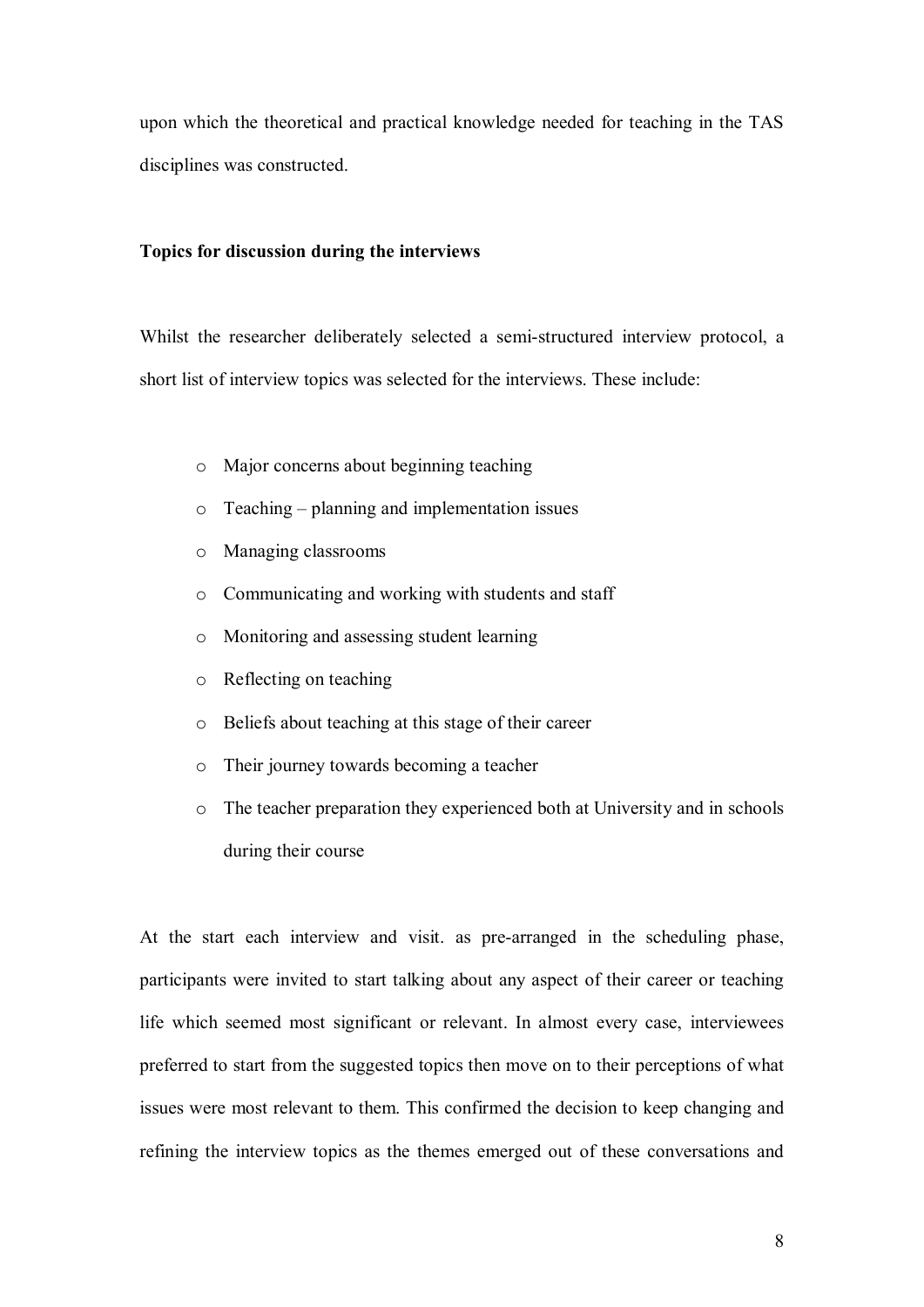visits in a spiral way, with each interview set influencing the direction and tenor of the next round.

# **Emerging themes**

The early interviews were conducted by telephone during Term 4 of the participant's second year of teaching. Participants had already volunteered comments on their life in school and aspects of starting on a new career so radically different from their past working lives. The participants became very familiar with emailing their thoughts and reflections to the researcher during their student experiences and have continued to send introspective comments and observations. This made for multiple data sources:

| Emails while  | Phone calls - | Site visits $- a$ | <b>Emailed</b> brief |
|---------------|---------------|-------------------|----------------------|
| at CSU & post | Unsolicited   | full day at each  | biographies          |
|               |               | site over a four  |                      |
|               |               | month period,     |                      |
|               |               | Semester 2        |                      |
|               |               | 2006)             |                      |
| Forum         | Phone         |                   | Supplementary        |
| postings as   | interviews    |                   | additional           |
| students      | (three per    |                   | 'Life History'       |
|               | participant)  |                   | responses            |
|               |               |                   |                      |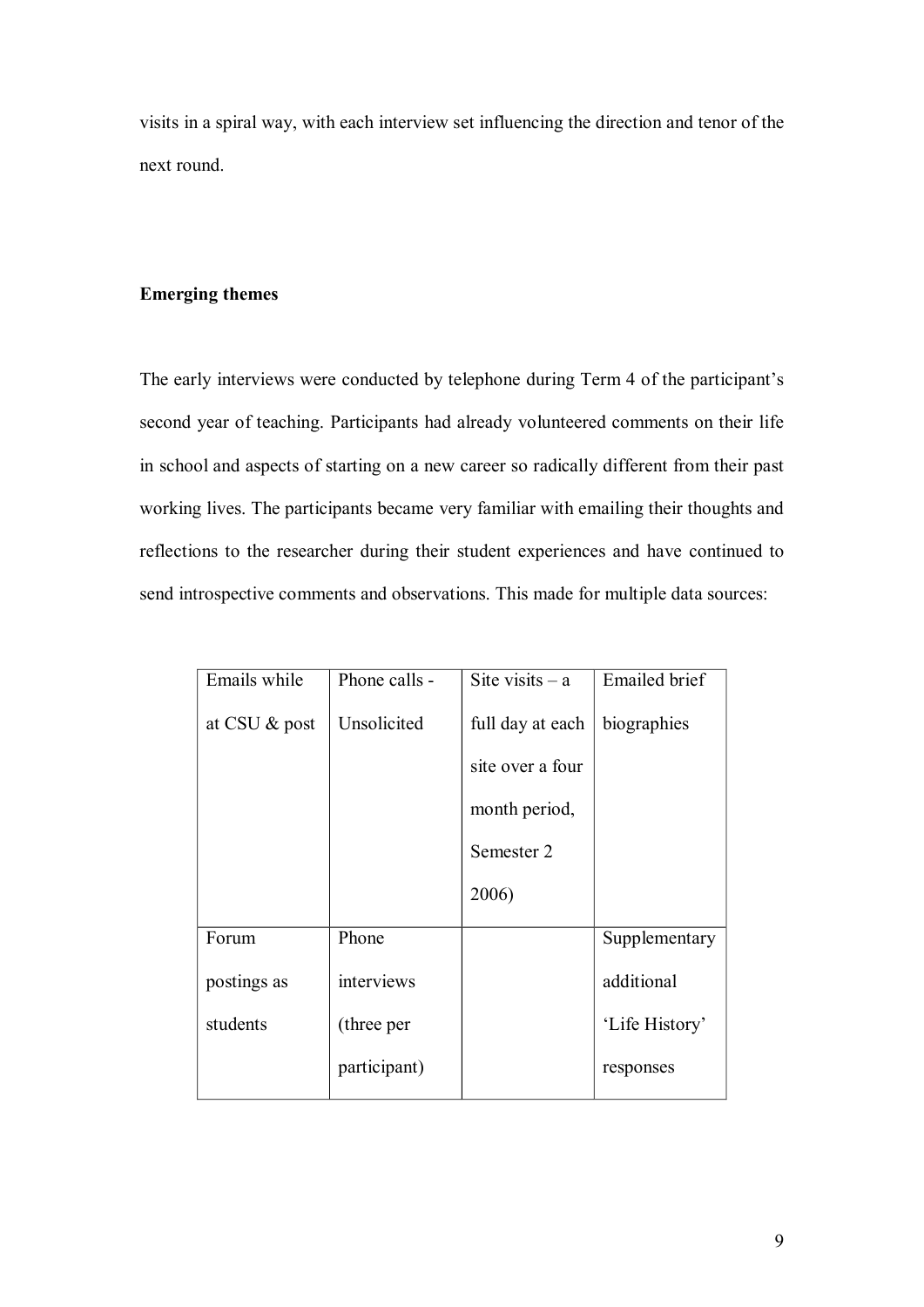The fact that many are working in rural and isolated schools may have encouraged this on-going discussion as a different form of reflection. Some of the themes which have recurred most frequently to date include the teacher's life experience and its effect on their teaching, literacy, confidence, their teacher preparation and coping in rural schools. Interestingly, despite one participant referring to the staff room at his school as 'Changi', all interviewees expressed deep satisfaction with their career move and their current posting with most planning to stay on after their compulsory time at the school will finish next year. Since the end of the data collection, however, one has started a position in a second rural school as the first Head Teacher (Male, Information Technology). Another has fulfilled his obligations as a sponsored teacher and has accepted a Head Teacher position in a private school in another state which has an excellent reputation in VETiS (Male, Industrial Arts – Metals) They also seem to have developed confidence in all aspects of teaching and their own self- perception of their value to the school and their students. Prior to their appointment, many felt that they 'didn't think I'd be able to do it', but now at least three of those interviewed reported they had been mentoring other teachers, albeit unofficially, and taking quite a leadership role within the school, which may reflect their relative maturity as beginning teachers, most being in their late thirties or beyond. Perhaps due to all except one having a less academically successful school career themselves, many were nervous about their own content knowledge. However one computer teacher commented her students 'didn't know as much as I thought they would' and all found the more challenging issues were more about planning and programming in order to meet the needs of their students and their context as well as the importance of engaging learners in the process.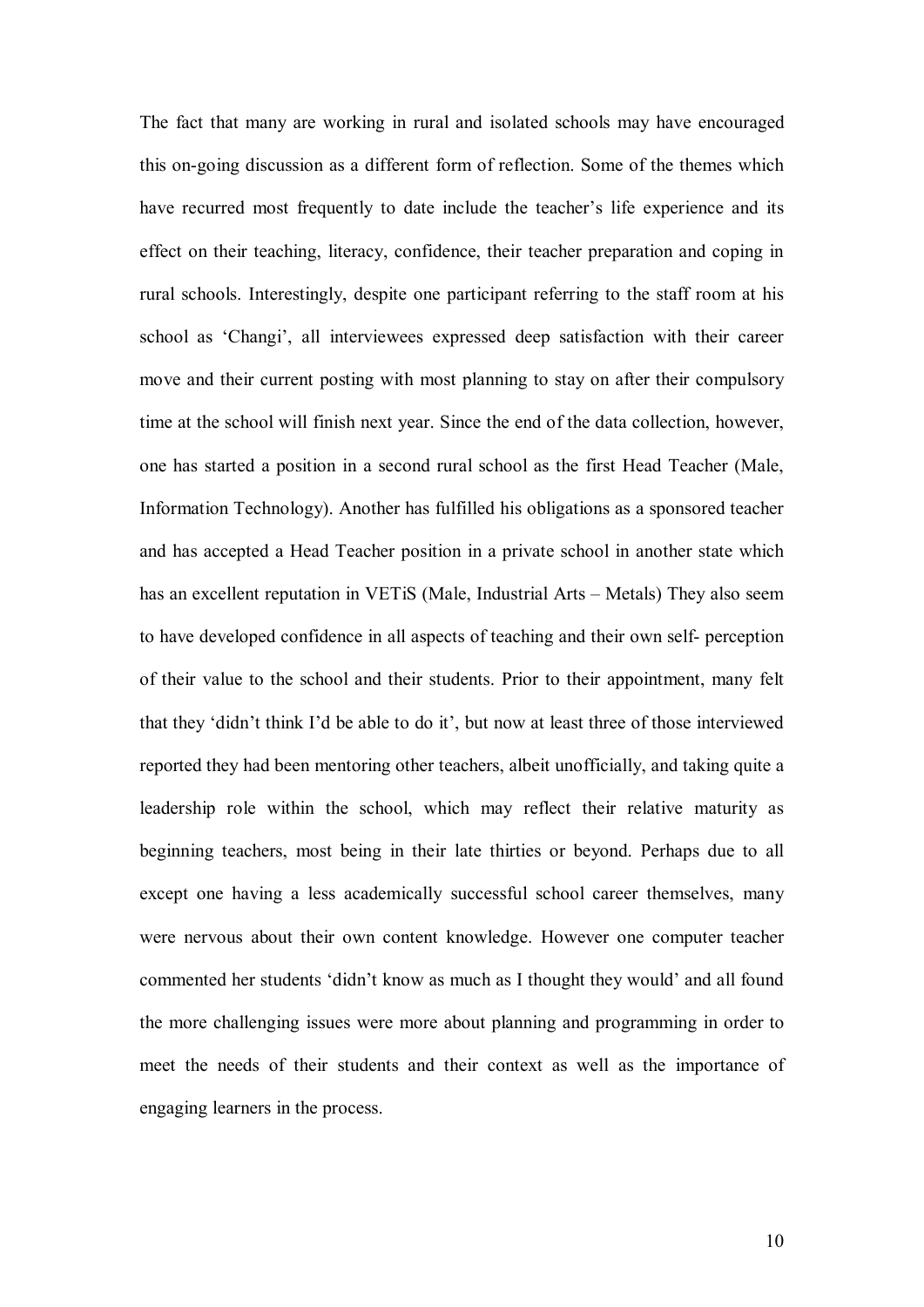One of the first significant themes which recurred in many responses is that these teachers are drawing on their life and work experience prior to teaching and their teacher education learning. Already, and during their studies, these participants see themselves as very different from teachers who have followed the traditional pathways of school, university or college then back to school. This difference may be in style, approach, culture or even in the beliefs about the purposes and intentions of secondary education. However, both this different background, combined with the shorter teacher education program, can lead to confrontation with other teachers, which was mentioned in most interviews. Some interviewees were critical of the cynicism of more experienced teachers, with one commenting that 'they shouldn't be teaching because they've lost the spark'. This leads to a very rich vein of potential exploration, of interest in its own right, while the researcher is attempting to avoid emphasis on direct comparison or value judgments. "I believe my past experience allows me to see beyond school. Unlike many teachers I had at school, (and still appear to be around), I am not interested in educating the students only to pass exams. I want them to learn things that will help them all their life, if they pass an exam it's a bonus. It is a bit like a driving instructor. They can teach you to drive, or they can teach you to pass the driving test. My aim is to instill in the students a work & social ethic that regardless of what career path they follow, they will be useful members of society" (Industrial arts teacher, former electrician). Another aspect of their industry background which many trade on is their knowledge of the world of work, including 'horror stories' from the field, which appeal to many adolescents, as well as more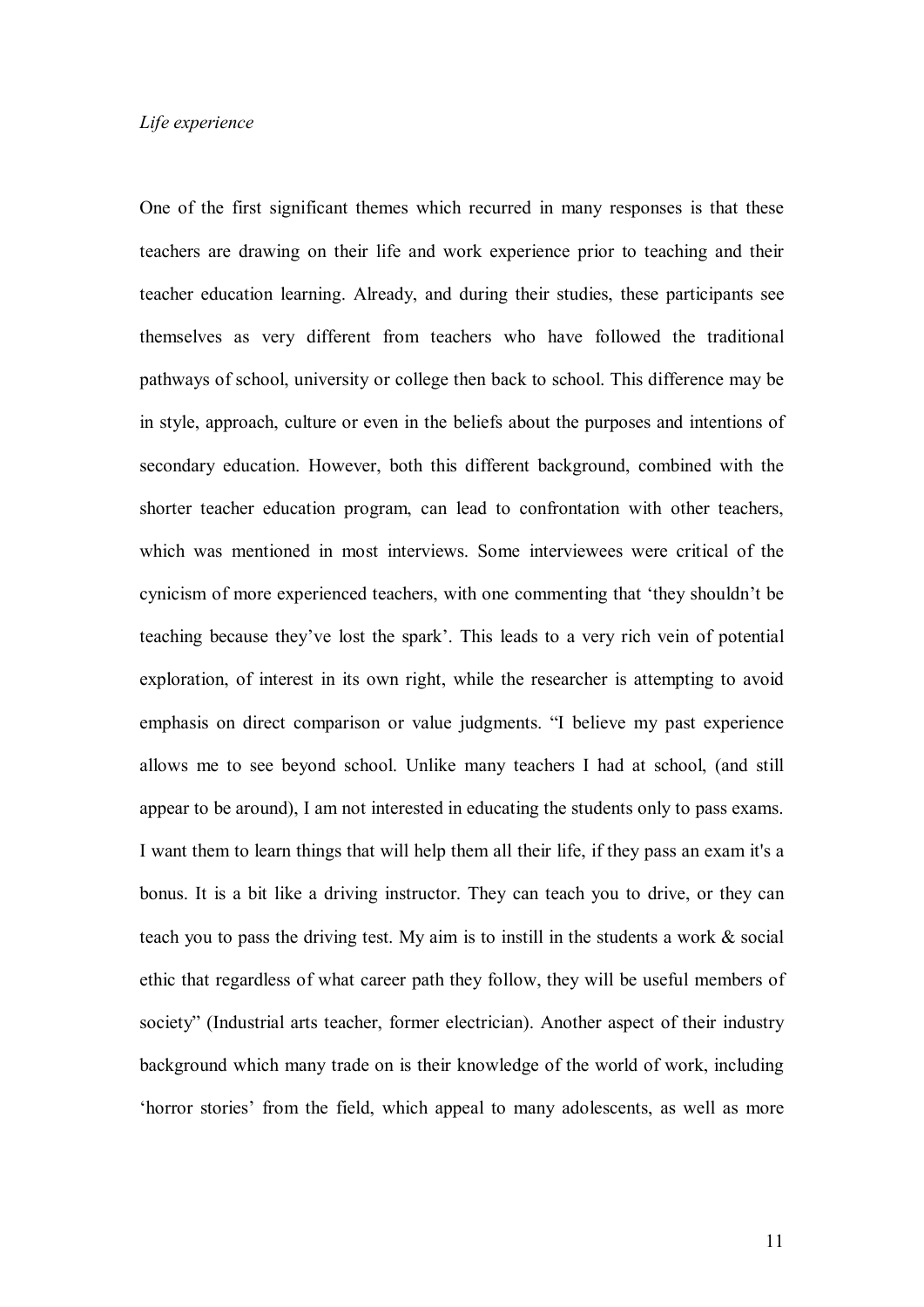daily aspects of work life. As a female former chef said – "they want to know what it's like out there".

#### *Literacy issues*

One male industrial arts (IA) teacher, a former electrician, despite being in a school with only indigenous students and one of the lowest literacy levels in NSW, still maintains his underlying philosophy is 'if they didn't learn, I didn't teach them'. When I spent a day at this very isolated school, I watched him teach a maths class. By the time he was through, not one student of the fifteen present from two different year levels, was unable to understand and perform the reasonably basic maths tasks. To achieve this, the teacher had different strategies and approaches for almost every individual student, and the lesson involved drawing on the floor, leaping of tables and many contextual stories by the determined teacher. In two isolated schools, including this one, the interviewees spoke about whole school literacy and numeracy programs where all staff members across all disciplines spend significant amounts of time each day teaching individuals and small groups of students in basic literacy and numeracy areas. Although it may take time out from other discipline areas, both IA teachers asserted the difference was very noticeable, and it had also had a positive effect on the absenteeism rate. Many also clearly saw the link between literacy and behaviour management. Interestingly, none of the interview subjects have found managing classroom behaviour as a major issue, something which may well be predicted with beginning teachers, and they mainly attribute this to factors such as the commonly held belief that the relationship between students and teachers need to be firmly and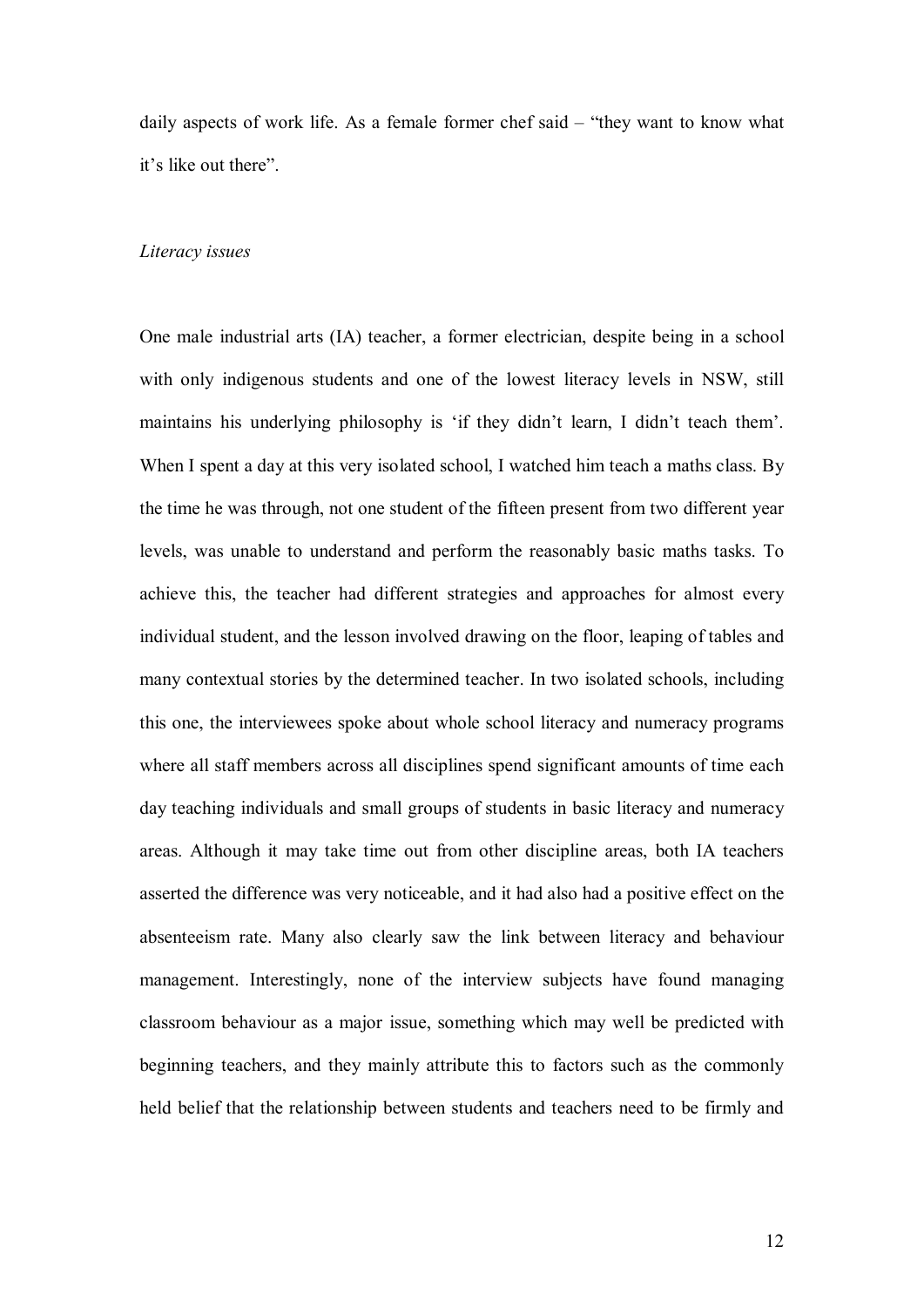clearly established. Many also emphasised making the processes explicit so that "the kids know the expectations of what I want them to achieve" (Former builder, male).

#### *Planning and programming*

Rather than discussing their discipline areas specifically, in most cases the interviews have been characterized by examining the whole student and their engagement with the teaching and learning process, which one participant saw as "more important than fulfilling the needs of the syllabus" at times. Practicality, relevance, authenticity and encouraging positive attitudes have been mentioned many times as the most important aspects of planning and programming to meet student needs. One interviewee said, in discussing what he called the "intricacies of programming" that he "develops" programs in a reverse manner", starting from the individual students, moving up to class groups and then working back to the curriculum document. Through reflection, these programs are constantly evolving and changing, although he is worried that they may not be as officially acceptable as those written more traditionally.

## *Teacher preparation*

Another commentary which has recurred through the interviews is the teacher preparation they experienced during their accelerated program. Many had experienced teaching through working with apprentices and one, a former chef, had taught at TAFE. However all perceive secondary school teaching as having virtually nothing in common with these earlier experiences as the intensity, the level of control over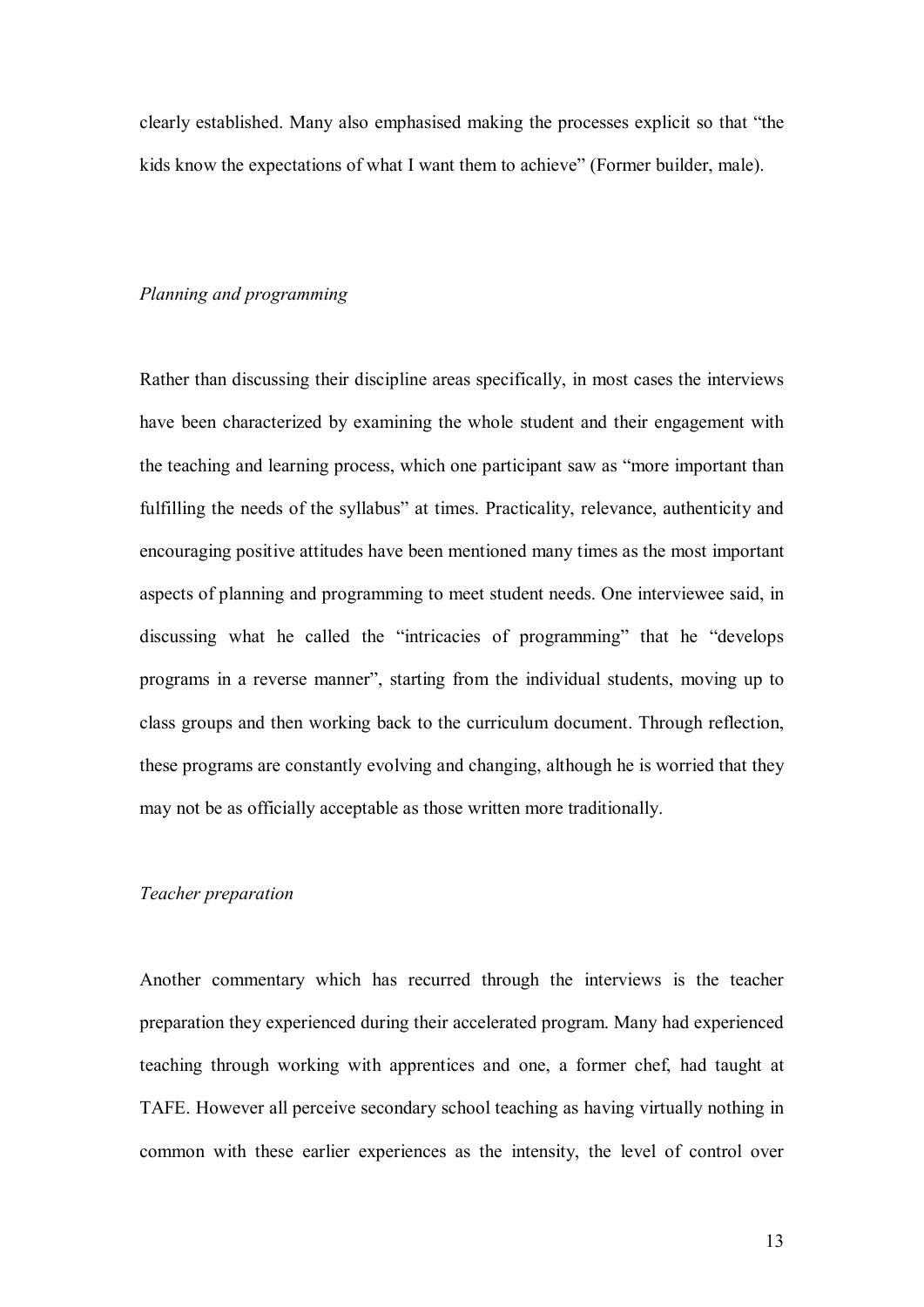classrooms and curriculum and the professional responsibilities of teachers are far more demanding and challenging. Interestingly, it was experiences with on the job training with apprentices and other workers which sparked the initial decision to change careers for many of those interviewed. One of the main criticisms of the University course was that it lacked information on the "practical…realistic side of teaching" (IA teacher, former metal worker). Most would have liked more work on curriculum areas, particularly on how to read and interpret the syllabi and very pragmatic assistance with realistic and relevant programming. Despite having spent over twenty-three weeks in two different schools during their eighteen month program, some would have liked further work in schools. One interviewee, another former chef, who is working in a larger school in a regional town, felt that this problem was alleviated by the fact that during both of his first two years of teaching he has had an official mentor who has really developed this professional aspect with him. Unlike those in the more remote schools, who typically have no other teachers in their discipline area, he was also in a well established and collaborative faculty with four teachers working in food and hospitality with him. His comments were the most positive in terms of the support given which enabled his confidence and practice to develop very rapidly.

## *Teacher culture*

Many commented on 'teacher culture', a complex area which is difficult to discuss without veering close to prejudice and negative commentary through difficult comparisons, are exemplified by the following comment: "I fear I am being programmed into the 'school way' of doing things and as my confidence grows as a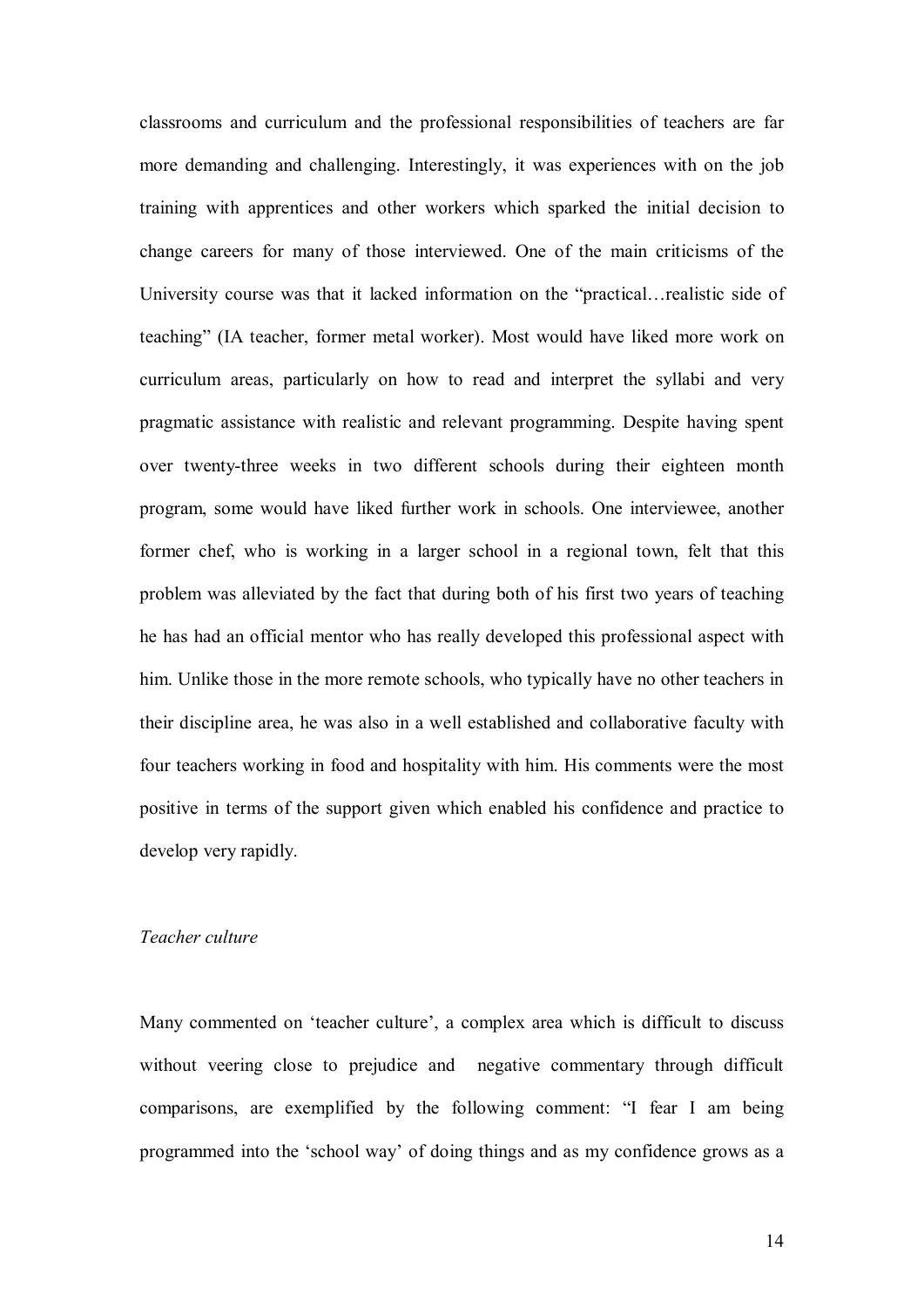teacher, I am rejecting it. I get bored just watching the kids do the same projects I did twenty-seven plus years ago. They were boring then and still are. I thought it safer to change the world slowly, for the time being anyway. Although new to teaching, I think my past experience and age gives me the confidence to question the system, and hopefully the skills and diplomacy required to actually do something about it" (Industrial arts and Construction teacher, former builder). Others clearly relate, in their comments, to their own experiences at school. To exemplify, one of the participants who moved to Australia during his primary school years commented that "Teachers failed to see the problems that I experienced. In high school a couple of teachers understood and concentrated on my problems with English (thankfully) and developed some self confidence and belief in my ability" (Former telephone technician, male). Further investigation is required in future data gathering to see how the context of their lives, including past school and learning experiences, influence the decisions and reflections these teachers are making about their practice. "Reflective teaching entails a recognition, examination, and rumination over the implications of ones' beliefs, experiences, attitudes, knowledge, and values as well as the opportunities and constraints provided by the social conditions in which the teacher works" (Zeichner & Liston, 1996, p.33).

## *Teacher satisfaction*

Some of the comments show appreciation for the opportunity to engage in a new career, and all indicate an enthusiasm and belief in the beginning teacher's ability to really achieve positive outcomes with students, as this final quote illustrates: "But for me, a bloke who had to leave school at 14 and 11 months because of financial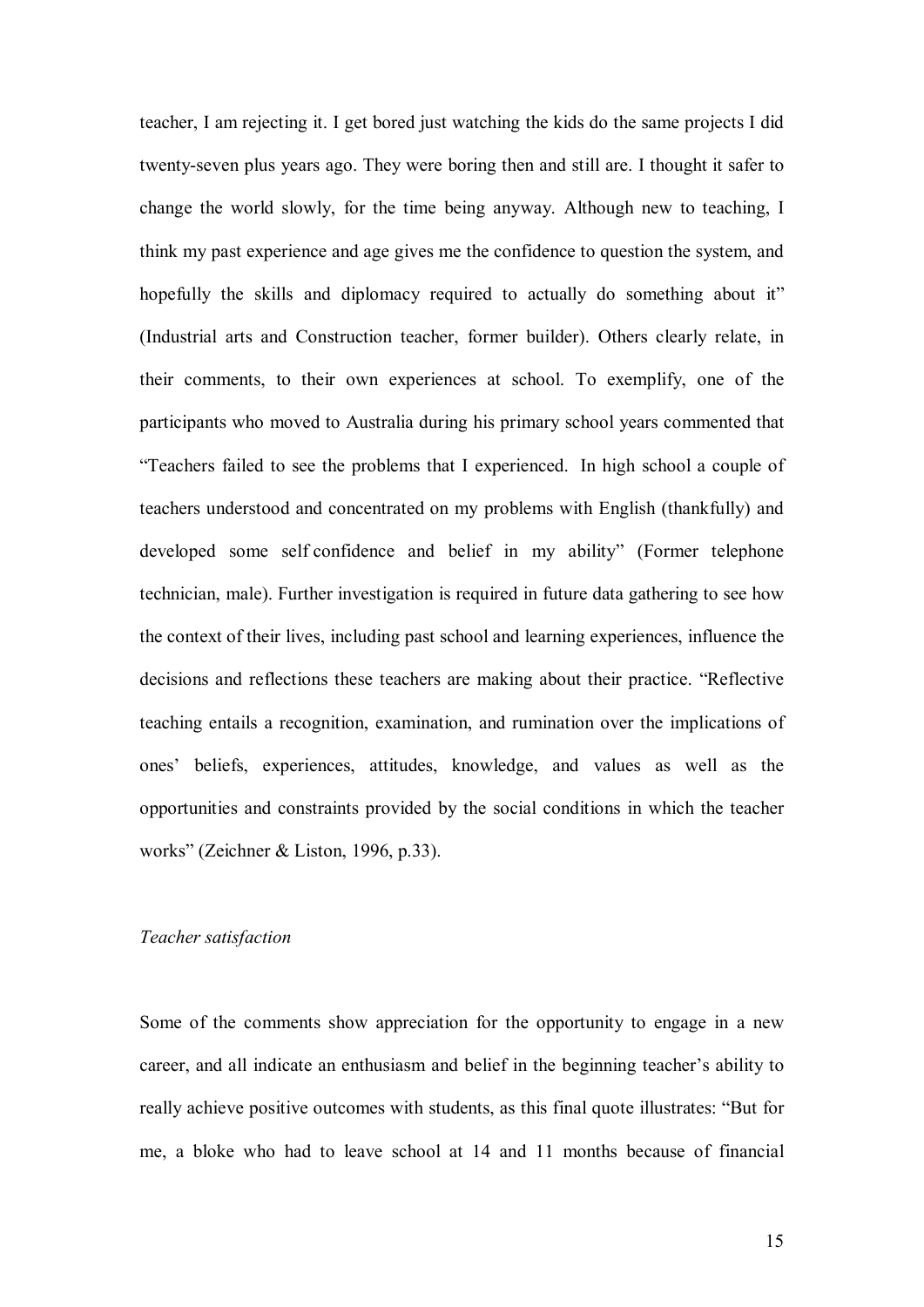restraints following the death of my father, who has tried throughout his life to learn and get ahead to be allowed the opportunity to be on this adventure through the six plus years I had been doing UNI and now to be involved in youth in such a positive way is great" (Computing teacher, former Telstra technician)." For the researcher, the rewarding aspect of these interviews is the excitement, even during the exhausting end of year requirements as the end of their second year of teaching draws to a close, that all of these teachers express about the decision they made to change careers, re engage with on-going learning, and try to inculcate their students with confidence in themselves and the desire to keep re-engaging with learning.

# **Conclusion**

Learning to teach is a difficult and challenging journey for any education student. However, for the traditional education student, school is immediately behind them and the models and images they have of what a teacher is or should be is based on immediate and recent experiences. However, these students come to the learning from a very different place. School was at least a decade in the past, and was not necessarily a valuable experience for many of the participants in the study. They have also taken a giant leap of faith in moving from one world to another. To move from a successful career in an industry context to the world of school, and to participate in a transformative journey involving apprentice status requires many personal and professional accommodations. In some ways, these teachers mirror or reflect the changes in the senior schools system, as well as being part of a response to implement these changes. 'VET in schools … brings divergence of experience and cultures into a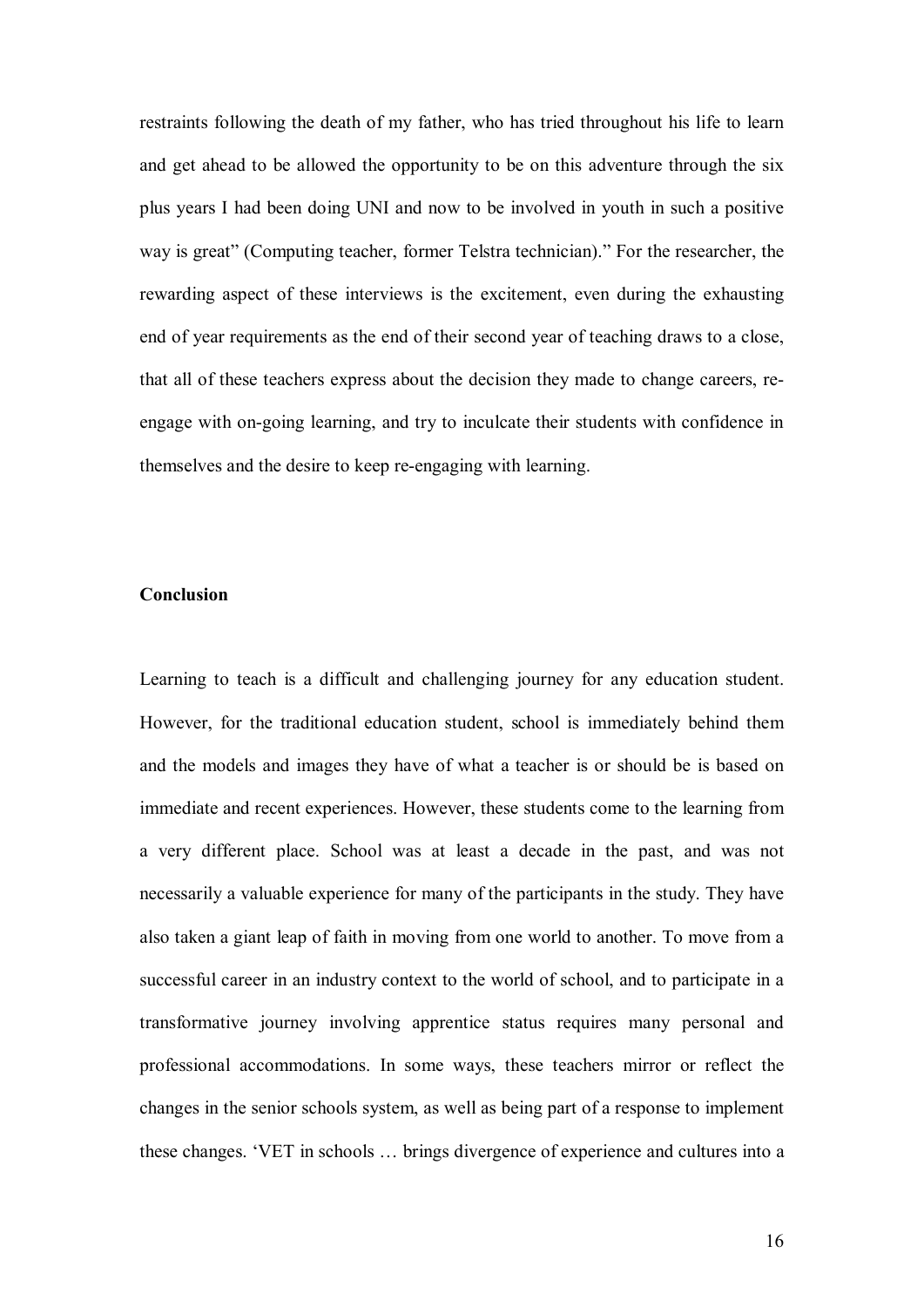reasonably rigid system, with change as a natural consequence of this diversity' (Green, 2000).

Researching their teaching journey will add to the knowledge collected about other types of beginning teachers, as they construct a teaching identity (Danielwicz, 2001). To complement their trade knowledge, ATTP students needed systematic preparation in the classroom. By offering the maximum time in schools, supervising teachers worked collaboratively with the intern student as they provide support, models and experience to contextualise the learning of the novice. The ATTP program depends on forging partnerships with other education and training providers and recognises that teachers can come from a multiplicity of backgrounds.

As teacher educators, the ATTP team endeavours to facilitate the crossing of boundaries building on experience and expertise to offer teacher preparation in a culturally and socially sensitive way. The research aims to investigate these new teachers whose backgrounds and CSU teacher preparation may contribute to a profound change in school cultures. The process for successful outcomes included student determination and growth as learners and teachers; the supportive learning community built through both virtual and real discussions, debates and knowledge sharing; the excellent advice, nurturing, modelling and encouragement provided by the inschool supervisors and mentors; the introduction to the possibilities of theoretical knowledge and research through academic study; and the efforts of the ATTP teacher educators staff who have developed and implemented the program. The first graduands, when they returned to collect their testamurs in April 2003, were inspiring in their discussions of the challenges being faced in isolated, remote and city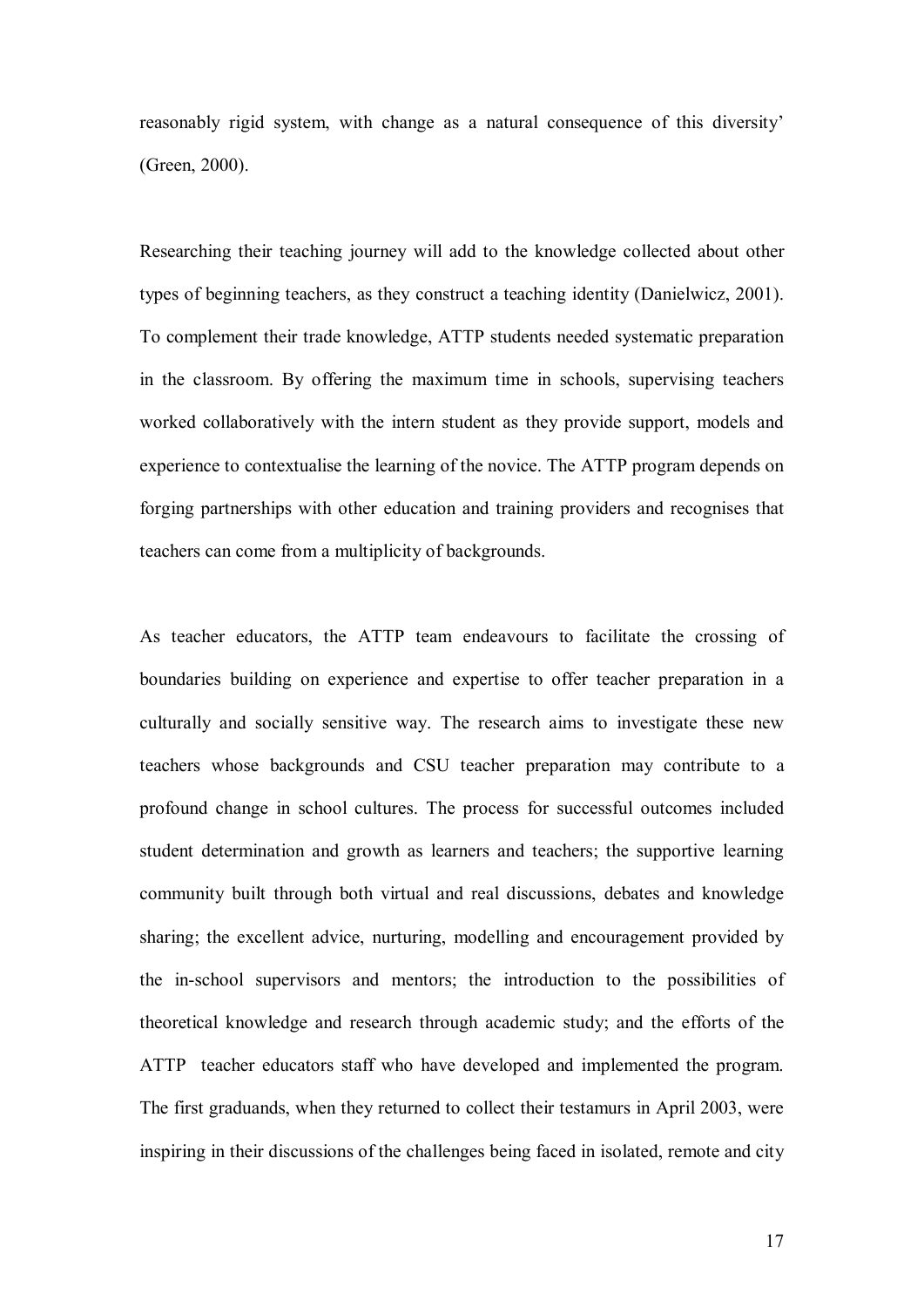'hard to staff' schools. A systematic and longitudinal study of their approaches, attitudes and values over time should demonstrate the effect of these factors on the teaching identities these educators construct. All data has basically been collected, but the analysis of that data and the conversations are far from over.

# **References**

Ball, S. & Goodson, I. (1985). Teachers' Lives and Careers, Falmer Press, Sussex.

Bawden, R. (1995). Systemic development: A learning approach to change. Occasional paper #1, Centre for Systemic Development, University of Western Sydney, Hawkesbury. NSW Australia.

Boud, D., Keogh, R. & Walker, D. (1985). Reflection: Turning Experience into Learning, Kogan Page, London.

Burns, R. (1970). Introduction to research methodology,  $3<sup>rd</sup> Ed$ .), Australia, Addison Wesley Longman.

Danielewicz, J. (2001). Teaching selves: Pedagogy and teacher education*,* Albany, State University of New York Press.

Green, A. (2000). Voices in VET: What is it like to be involved in VET programs in schools? An apprentice researcher's journey*,* Canberra, AVETRA.

Grbich, C. (1999). 'Qualitative research design' in Minichiello V (Ed.), *Handbook of Health Research.* Sydney, Addison & Longman.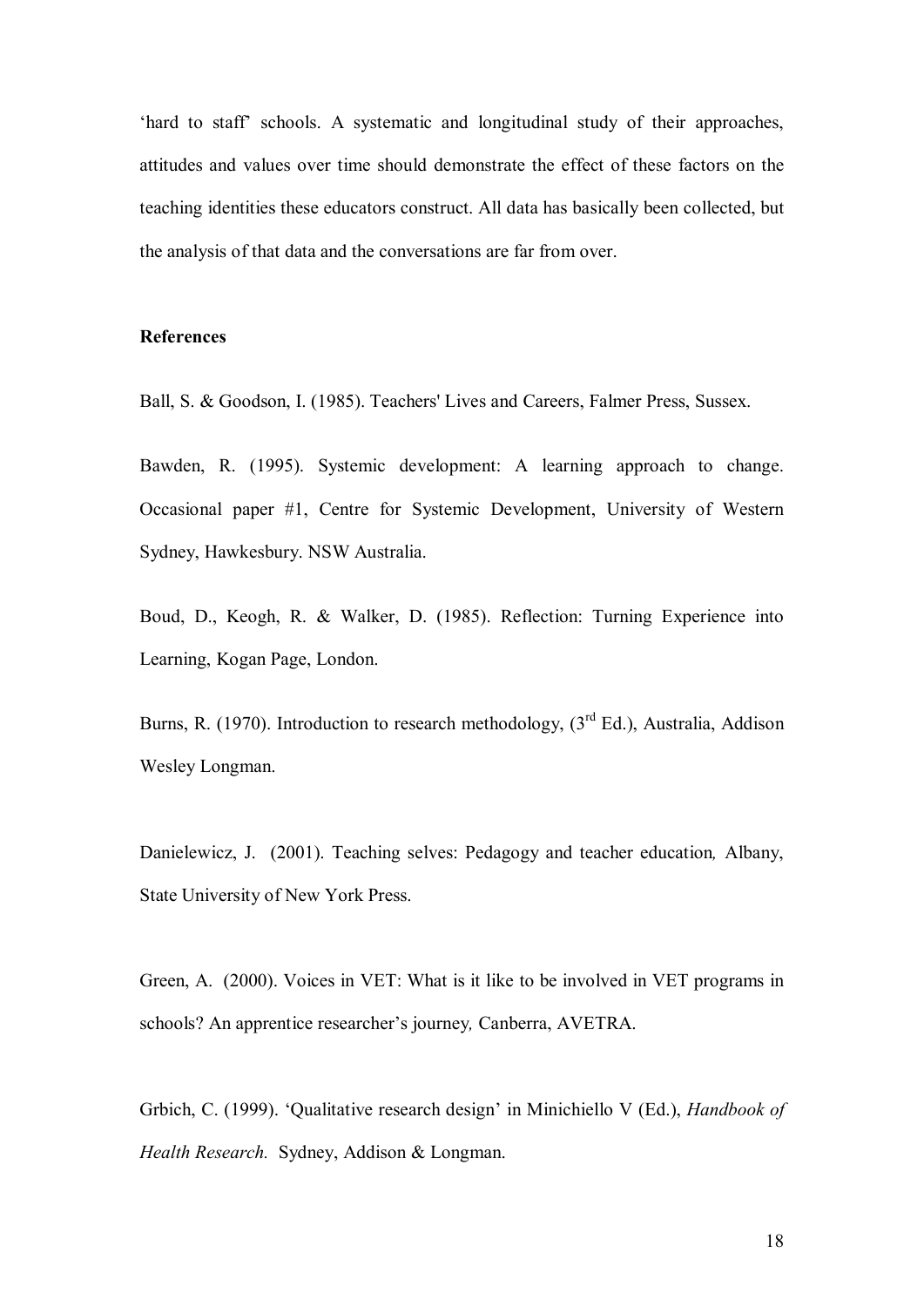Guba, E.G. & Lincoln, Y.S. (1989). Fourth generation evaluation, Newbury Park, California, Sage Publications.

Hodkinson, P. (1998). The origins of a theory of career decision-making: A case study of hermeneutical research. British Educational Research Journal Oxford Dec Pp 557 572

Lortie, D. (1975). Schoolteacher. Chicago: University of Chicago Press**.**

Richardson, P.W. & Watt, H.M.G. (2006). Who chooses teaching and why? Profiling characteristics and motivations across three Australian universities. Asia-Pacific Journal of Teacher Education, Vol 34, No 1, March (Pp 27 -56)

Schon, D. (1983). The reflective practitioner: How professionals think in action*,* New York, Basic Books.

Trow, M. (1957), 'Comment on 'Participant observation and interviewing: A comparison', Human Organisation, Vol 16, 3, Pp 33 – 35.

Wolcott, H.F. (1995). The art of fieldwork*,* Walnut Creek, CA, Altamira Press.

Zeichner, K.M. & Gore, J.M. (1990). Teacher socialization. In W.R. Houston (Ed.), Handbook of research on teacher education (pp. 329-348). New York: Macmillan.)